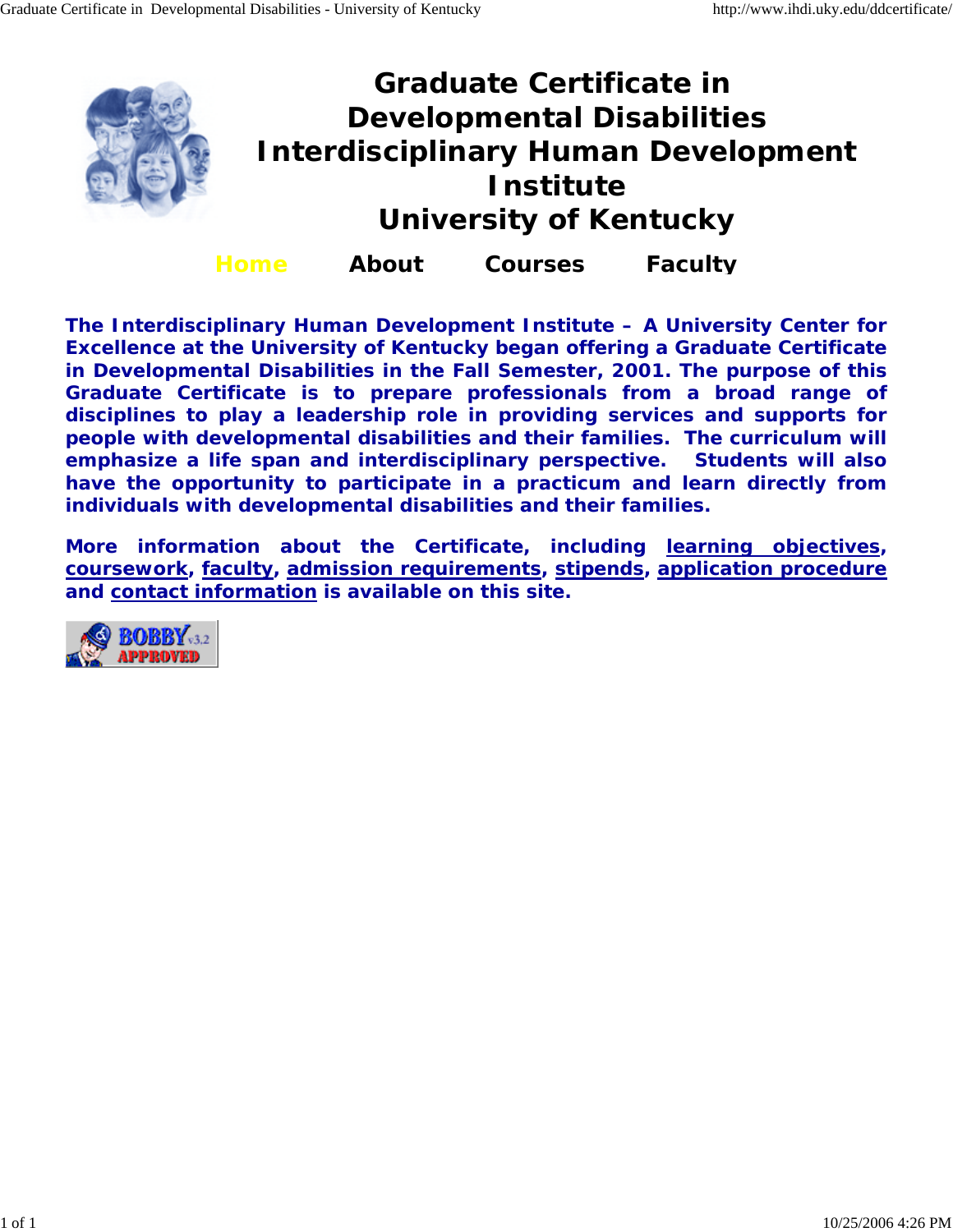

## *Information about the Graduate Certificate*

**What can a student expect to learn?**

- **Students will be presented a comprehensive theoretical overview of the field of developmental disabilities. An emphasis will also be placed on application of this knowledge of policies and services for the benefit of persons with developmental disabilities and their families. This certificate will present a comprehensive and unique perspective not available within any individual program on campus.**
- **The interdisciplinary nature of this field of study will be emphasized. In addition to a broad, interdisciplinary perspective, students will acquire a basic foundation in a number of specific, topical areas such as specialized healthcare services and financing, inclusive education, behavioral supports, employment options, advocacy, legislation, assistive technology, community living, aging with a disability, organizational development and theory, group facilitation, and research proposal development.**
- **There will be opportunities for students to learn from the expertise of persons with disabilities and their families, from practicing professionals, from an interdisciplinary faculty, and from other students.**
- **Students will be exposed to research techniques and methodologies, permitting them to develop their own analytic and evaluative skills.**
- **Students will have option to put these research skills into practice by completing a research project under faculty supervision.**
- **Students will supplement their own disciplinary academic expertise with an interdisciplinary perspective of the field of developmental disabilities.**

**Who should participate in this certificate?**

**Graduate students from a variety of disciplines who wish to prepare themselves to play a leadership role in providing services and supports for people with developmental disabilities and their families. Practicing professionals from a variety of disciplines who wish to further their education and experience in this field will also benefit.**

**Who are the interdisciplinary faculty affiliated with the certificate?**

- $\bullet$ **Principal faculty for the Graduate Certificate are affiliated with:**
- **College of Social Work, University of Kentucky**  $\bullet$
- **Department of Educational and Counseling Psychology, University of Kentucky**  $\bullet$
- **Department of Special Education, University of Kentucky**  $\bullet$
- **Division of Communication Disorders, University of Kentucky**  $\bullet$
- **Department of Occupational Therapy, Eastern Kentucky University**
- **Department of Curriculum and Instruction, Eastern Kentucky University**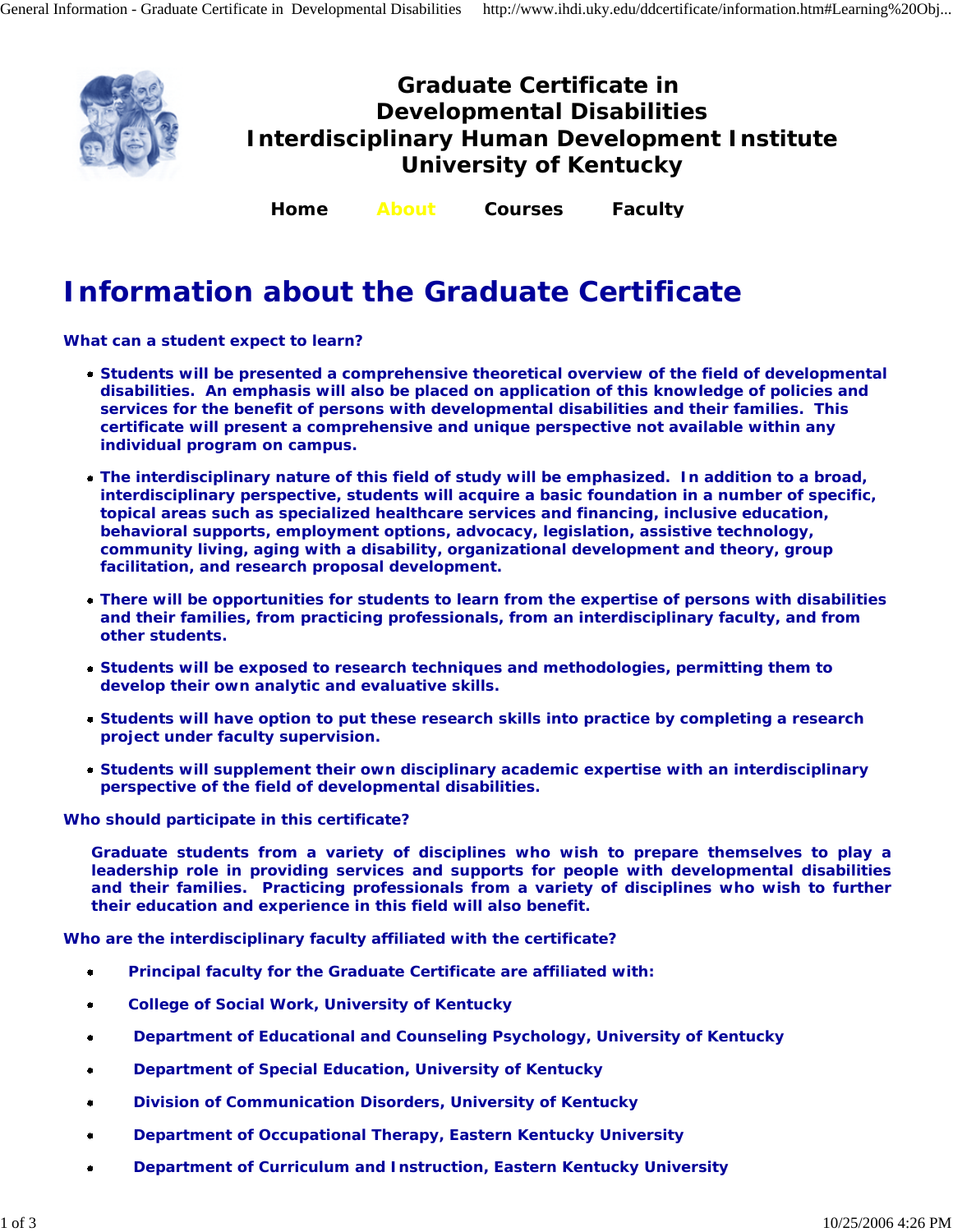- **Department of Pediatrics, University of Kentucky**  $\bullet$
- **Center for Biomedical Engineering, University of Kentucky**
- **Department of Family Studies**

**What are the admission requirements?**

**Students who are already, or will be, enrolled in a graduate degree program at the University of Kentucky are eligible to apply for admission.**

**What are the course requirements?**

**Ten or eleven credit hours, depending on the elective chosen by the individual student, will be required for the certificate. Three courses (HDI 600, 602 and 604) and one practicum course (HDI 603) are required for the certificate. All HDI-listed courses are two credit hours. In addition to the required courses, two or three hours of elective coursework will also be required: either HDI 601, HDI 605 or one elective from outside of HDI-listed courses and courses required in the student's degree program. A suggested list of elective courses will be provided. The elective course is subject to approval by the certificate director.**

**Consult the Coursework page for more information.**

**What are the graduation requirements?**

**A 3.00 GPA in the certificate courses must be earned in order for the certificate to be awarded. Successful completion of the certificate will be noted on the student's transcript.**

**Is there financial support for students?**

**A minimum stipend of \$2,500 will be offered to each student on an annual, competitive basis. Funds are sufficient to support 10 students at the \$2,500 level. If fewer than 10 students are enrolled, the stipend available for each student will be increased.**

**How do I apply for the Graduate Certificate in Developmental Disabilities?**

**Please send a letter indicating your intention to apply and your resume to Dr. Barney Fleming (see address and contact information below). Please include your cumulative grade point average(s) for undergraduate and, if applicable, graduate school coursework.**

**Who should be contacted for more information?**

**Director of the Graduate Certificate in Developmental Disabilities**

**Barney Fleming, Ph.D. Interdisciplinary Human Development Institute University of Kentucky 121 Mineral Industries Building Lexington, Kentucky 40506-0051 859-257-7225 (Voice/TDD) 859-323-1901 (Fax) bflemin@uky.edu**

**Executive Director of the Interdisciplinary Human Development Institute**

**Harold Kleinert, Ed.D. Interdisciplinary Human Development Institute University of Kentucky 113 Mineral Industries Building Lexington, Kentucky 40506-0051 859-257-3045 (voice) hklein@uky.edu**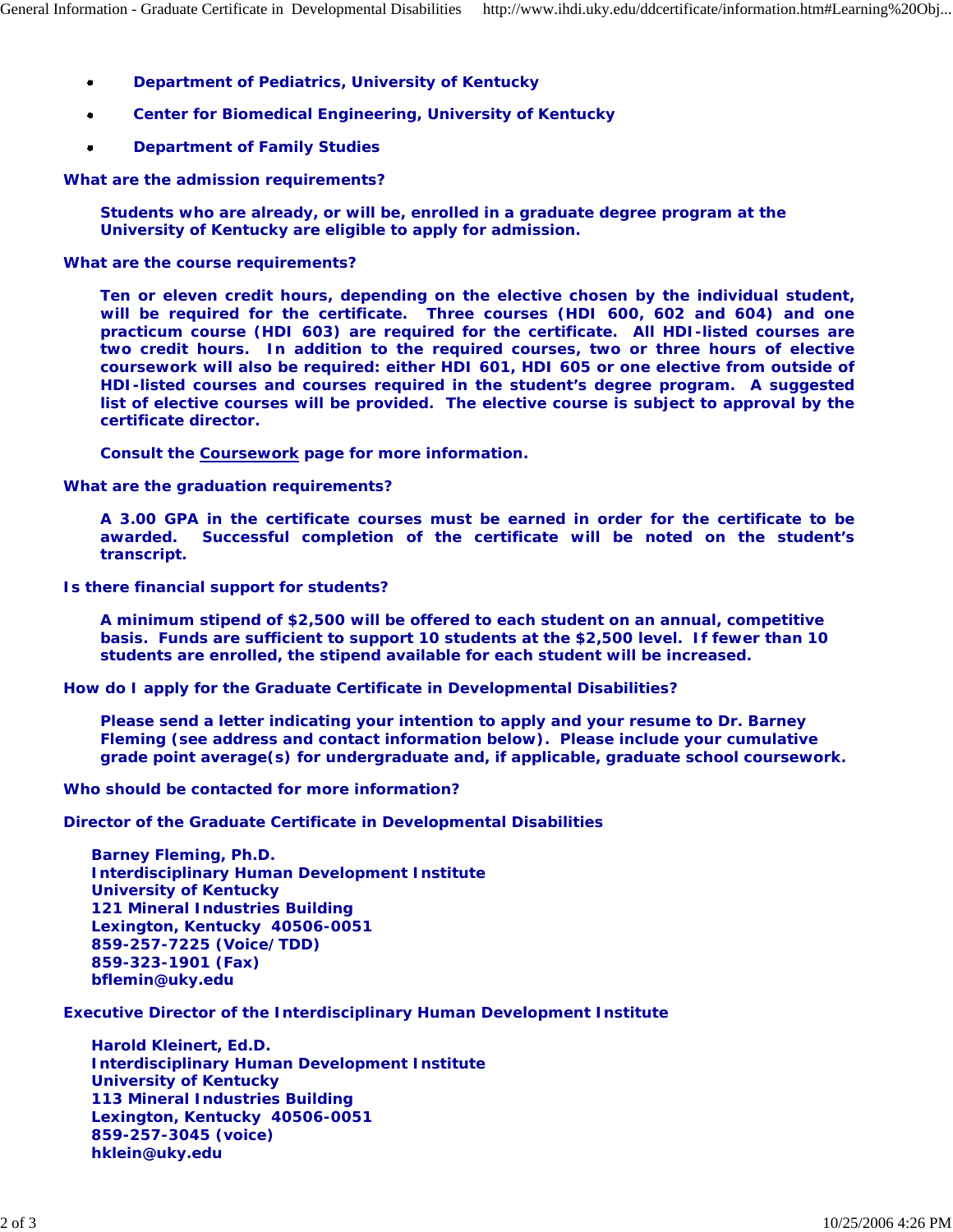*Home About Courses Faculty*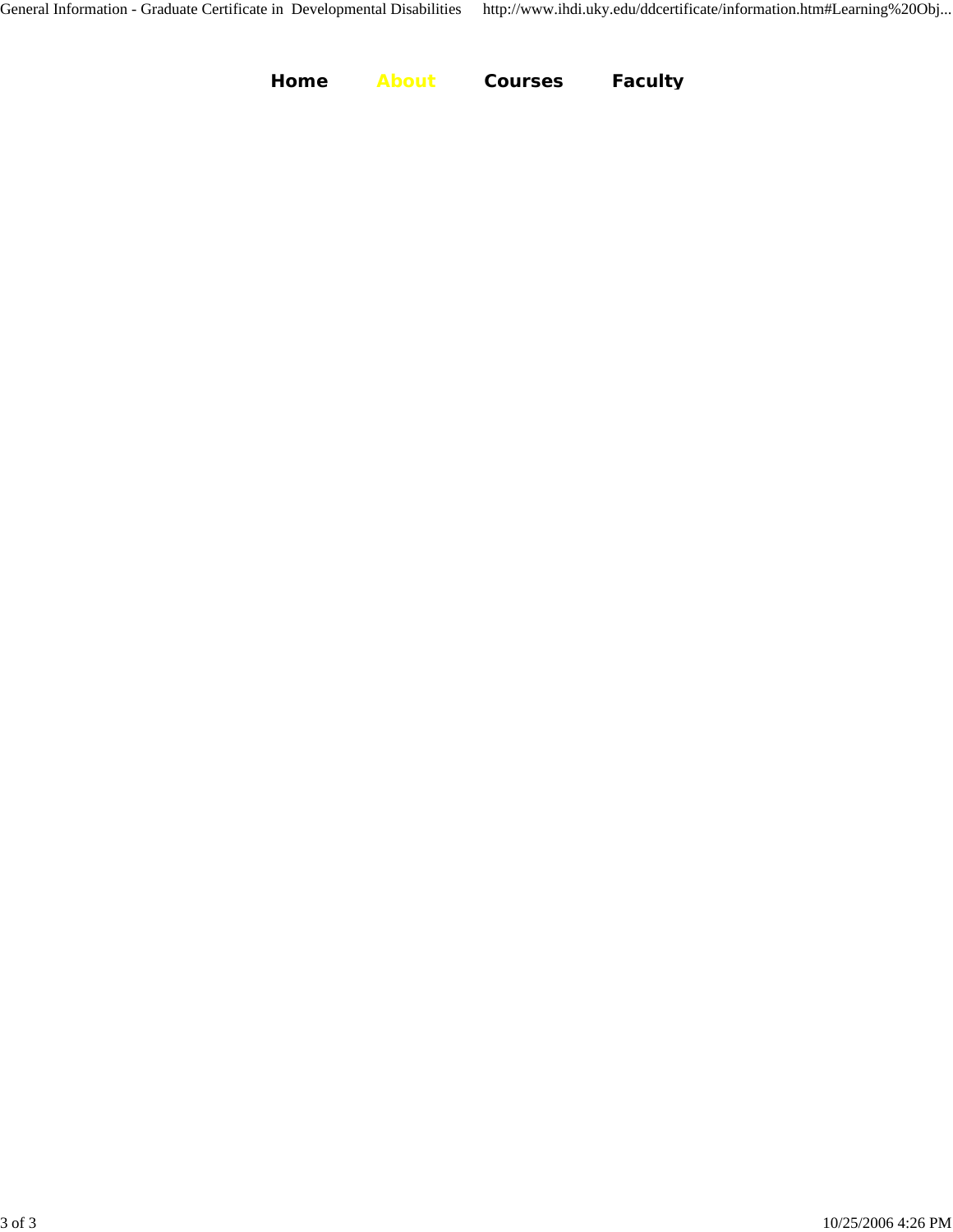

*Graduate Certificate in Developmental Disabilities Interdisciplinary Human Development Institute University of Kentucky*

*Home About Courses Faculty*

## *Affiliate Faculty*

**Bernard P. Fleming, Ph.D. (Director) Adjunct Associate Professor (Pending) Center for Biomedical Engineering Graduate School University of Kentucky** 

**Harold L. Kleinert, Ed.D. Adjunct Associate Professor Department of Special Education and Rehabilitation Counseling College of Education University of Kentucky**

**Judith L. Page, Ph.D. Chair, Department of Rehabilitation Sciences Associate Professor, Division of Communication Disorders College of Allied Health Professions University of Kentucky**

**Ruth A. Huebner, Ph.D. Professor Department of Occupational Therapy College of Health Sciences Eastern Kentucky University**

**H. Thompson Prout, Ph.D. Professor and Chairperson Department of Educational and Counseling Psychology College of Education University of Kentucky**

**Marlene B. Huff, Ph.D. Assistant Professor College of Social Work University of Kentucky**

**Karen Mason, M.D. Assistant Professor**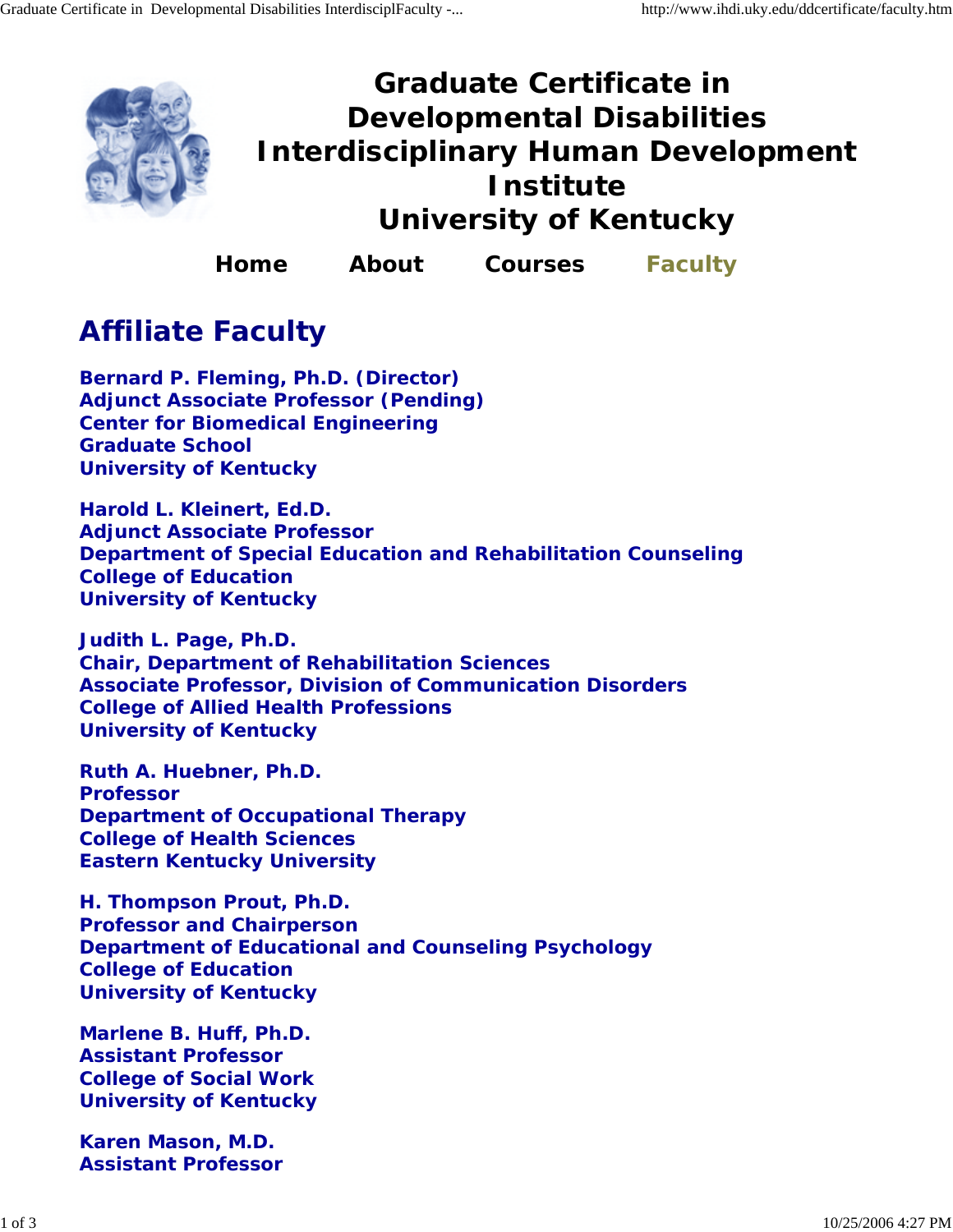**Department of Pediatrics College of Medicine University of Kentucky**

**Rena Hallam, Ph.D. Assistant Professor Department of Family Studies College of Human Environmental Sciences University of Kentucky**

## *Affiliate Faculty Contact Information*

**Bernard P. Fleming, Ph.D. (Director) 121 Mineral Industries Building Lexington, KY 40506-0051 859-257-7225 (voice/TDD) 859-323-1901 (fax) bflemin@uky.edu**

**Harold L. Kleinert, Ed.D. 113 Mineral Industries Building Lexington, KY 40506-0051 859-257-3045 (voice) 859-323-1901 (fax) hklein@uky.edu**

**Judith L. Page, Ph.D. 210b College of Allied Health Professions Building 121 Washington Ave 40506-0003 859 323-1100 or 1030 S. Broadway, Suite 5 Lexington Kentucky 40504 859 257-7922 (voice) 859 257-1017 (fax)**

**Ruth A. Huebner, Ph.D. 103 Dizney Building Richmond, KY 40475 859-622-6326 (voice) or Office of Performance Enhancement Mail stop: 3E-K 275 E. Main Street Frankfort, KY 40621 Phone: 502-564-6750 Ext. 4060**

**H. Thompson Prout, Ph.D. 247 Dickey Hall**